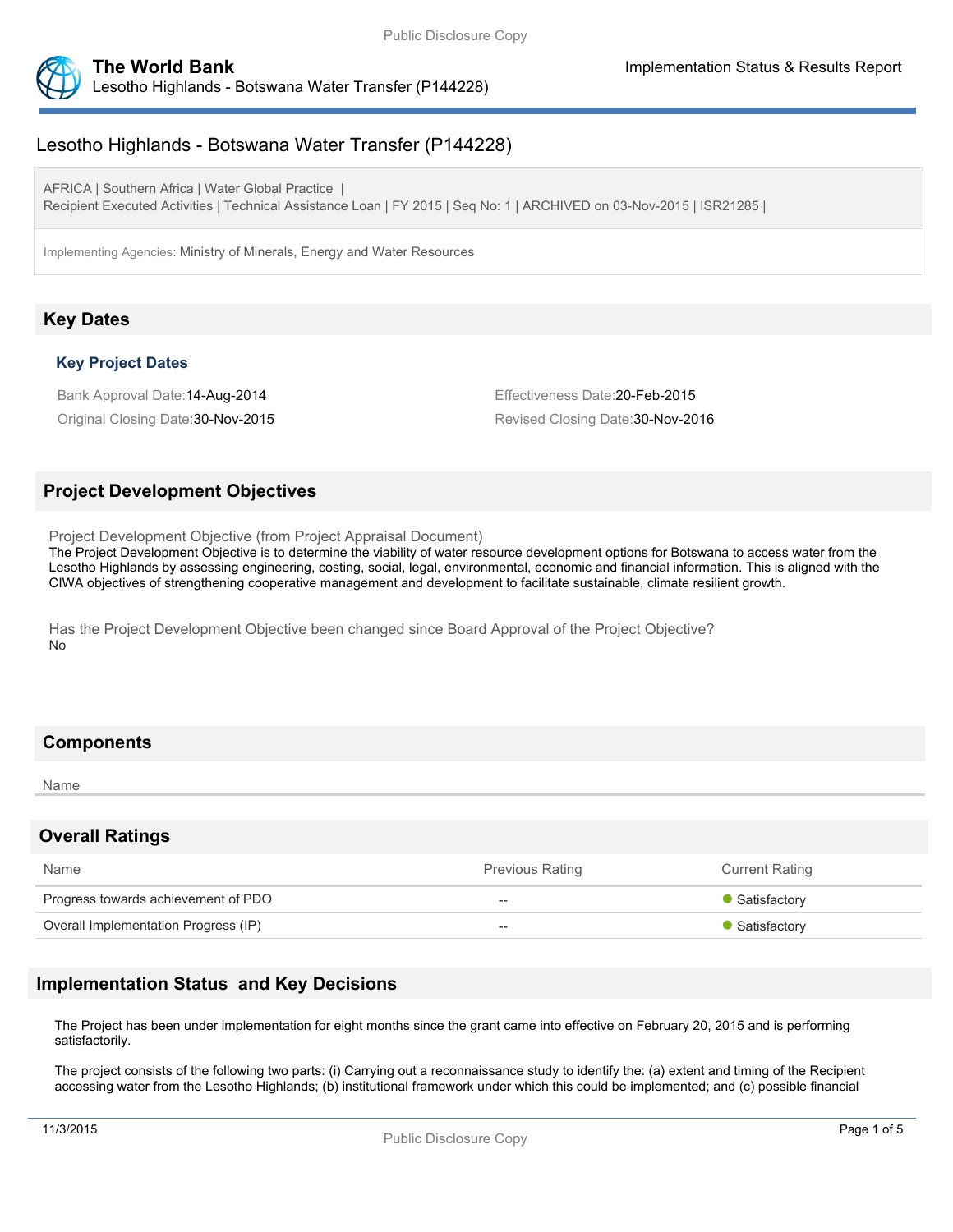



**The World Bank Implementation Status & Results Report** Lesotho Highlands - Botswana Water Transfer (P144228)

mechanisms for storage and transfer of water and (ii) carrying out an assessment of the regional water supply options.

A Joint Study Management Committee has been established among the three riparian states of Botswana, Lesotho and South Africa to oversee the study in accordance with the MoU between the three countries. The draft report presenting an assessment of the engineering, social, legal, environmental, economic and financial information relating to the possible options was presented at a meeting of the JSMC and Senior Officials in Gaborone on October 13, 2015. The report identifies a number of potential options and will further detail the possible institutional and financial arrangements to help move the project forward. These options are to be discussed among the three riparian states to identify preferred agreed options to be carried forward.

The closing date has been extended from November 30, 2015 to November 30, 2016 following the request from Government. The revised closing date will allow addition time in the implementation schedule to ensure proper consultation on the findings of the joint reconnaissance study on the options to enable Botswana to access water from the Highlands of Lesotho as well as enable re-alignment of the resources under the grant to include an assessment of other regional options.

#### **Risks**

#### **Overall Risk Rating**

| <b>Risk Category</b> | Rating at Approval | Previous Rating | <b>Current Rating</b> |
|----------------------|--------------------|-----------------|-----------------------|
| Overall              | $- -$              | $- -$           | $- -$                 |

#### **Results**

#### **Project Development Objective Indicators**

US\$ financing mobilized for cooperative management and development of international waters resources projects supported by the project. (Text, Custom)

| The ToRs have been<br>agreed by the Joint<br><b>Study Findings</b><br>endorsed and<br>Study Management<br>Committee and the first<br>Value<br>investment<br>$-$<br>draft of the<br>value<br>Reconnaissance Study<br>estimated.<br>presented to the JSMC | <b>Baseline</b> | Actual (Previous) | Actual (Current) | End Target |
|---------------------------------------------------------------------------------------------------------------------------------------------------------------------------------------------------------------------------------------------------------|-----------------|-------------------|------------------|------------|
|                                                                                                                                                                                                                                                         |                 |                   |                  |            |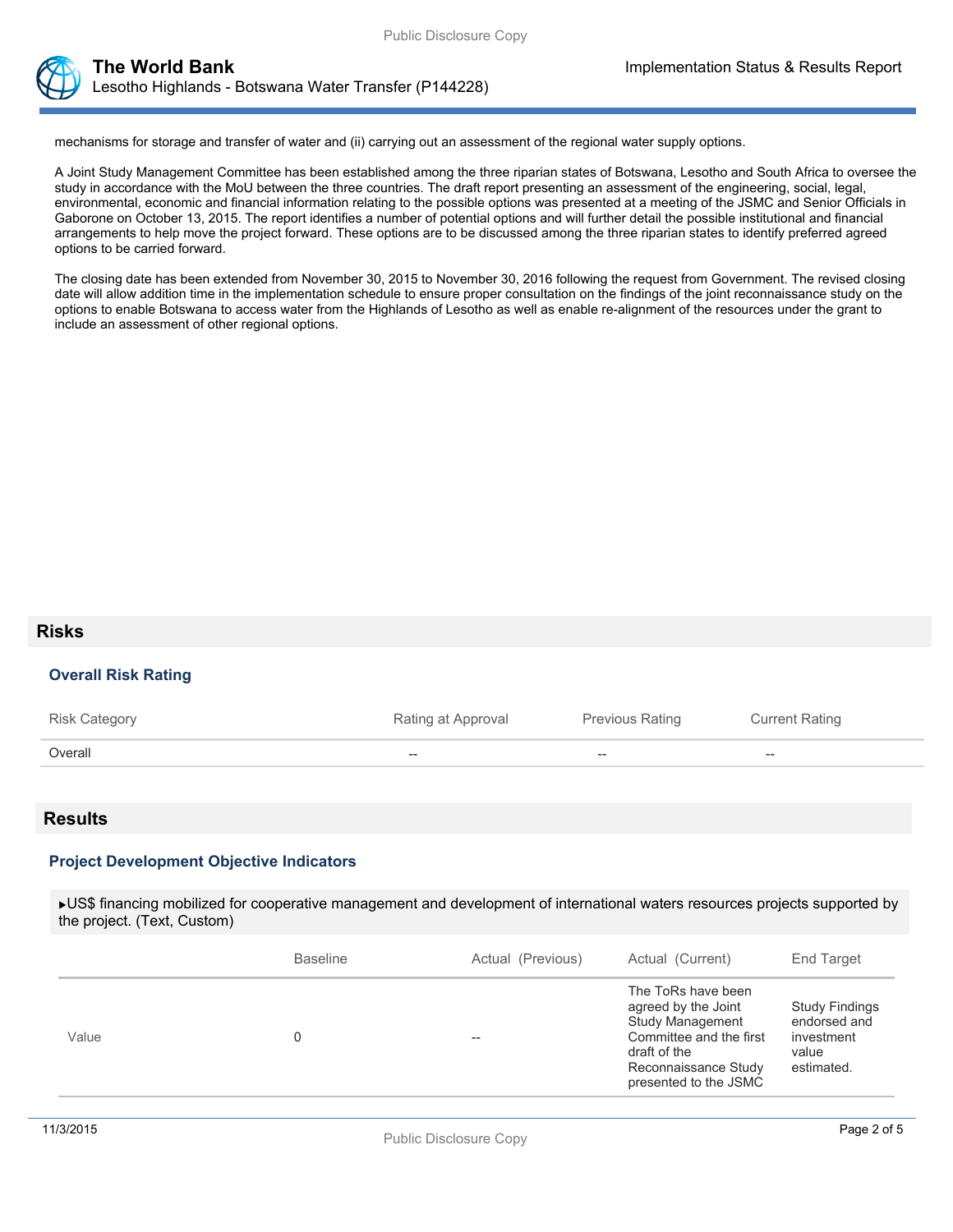



|      |             |                          | and Senior Officials from<br>the three countries. |             |
|------|-------------|--------------------------|---------------------------------------------------|-------------|
| Date | 20-Feb-2015 | $\overline{\phantom{m}}$ | 13-Oct-2015                                       | 30-Nov-2016 |

#### Number of people directly benefiting from improved water resources management and development in target basins through projects supported by the project. (Number, Custom)

|       | <b>Baseline</b> | Actual (Previous) | Actual (Current) | End Target  |
|-------|-----------------|-------------------|------------------|-------------|
| Value | 0.00            | $- -$             | 0.00             | 2000000.00  |
| Date  | 20-Feb-2015     | $- -$             | 13-Oct-2015      | 30-Nov-2016 |

#### Overall Comments

### **Intermediate Results Indicators**

### Joint Study Management Committee meeting bi-annually (Text, Custom)

|       | <b>Baseline</b>                               | Actual (Previous) | Actual (Current)                                                                                                                                                | End Target                                        |
|-------|-----------------------------------------------|-------------------|-----------------------------------------------------------------------------------------------------------------------------------------------------------------|---------------------------------------------------|
| Value | No Joint Study<br><b>Management Committee</b> | --                | The Joint Study<br>Management Committee<br>has been meeting<br>regularly, having<br>approved the ToRs and<br>workshopped the<br>findings of the draft<br>report | Joint Study<br>Management<br>Committee<br>meeting |
| Date  | 20-Feb-2015                                   | --                | 13-Oct-2015                                                                                                                                                     | 30-Nov-2016                                       |

#### ORASECOM Council Updated (Text, Custom)

|       | <b>Baseline</b> | Actual (Previous) | Actual (Current)                                                                                                                                                | End Target                 |
|-------|-----------------|-------------------|-----------------------------------------------------------------------------------------------------------------------------------------------------------------|----------------------------|
| Value |                 | --                | ORASECOM has been<br>updated regularly and<br>recently initiated a<br>process to assist in<br>mobilizing resources for<br>further assessment and<br>development | <b>ORASECOM</b><br>Updated |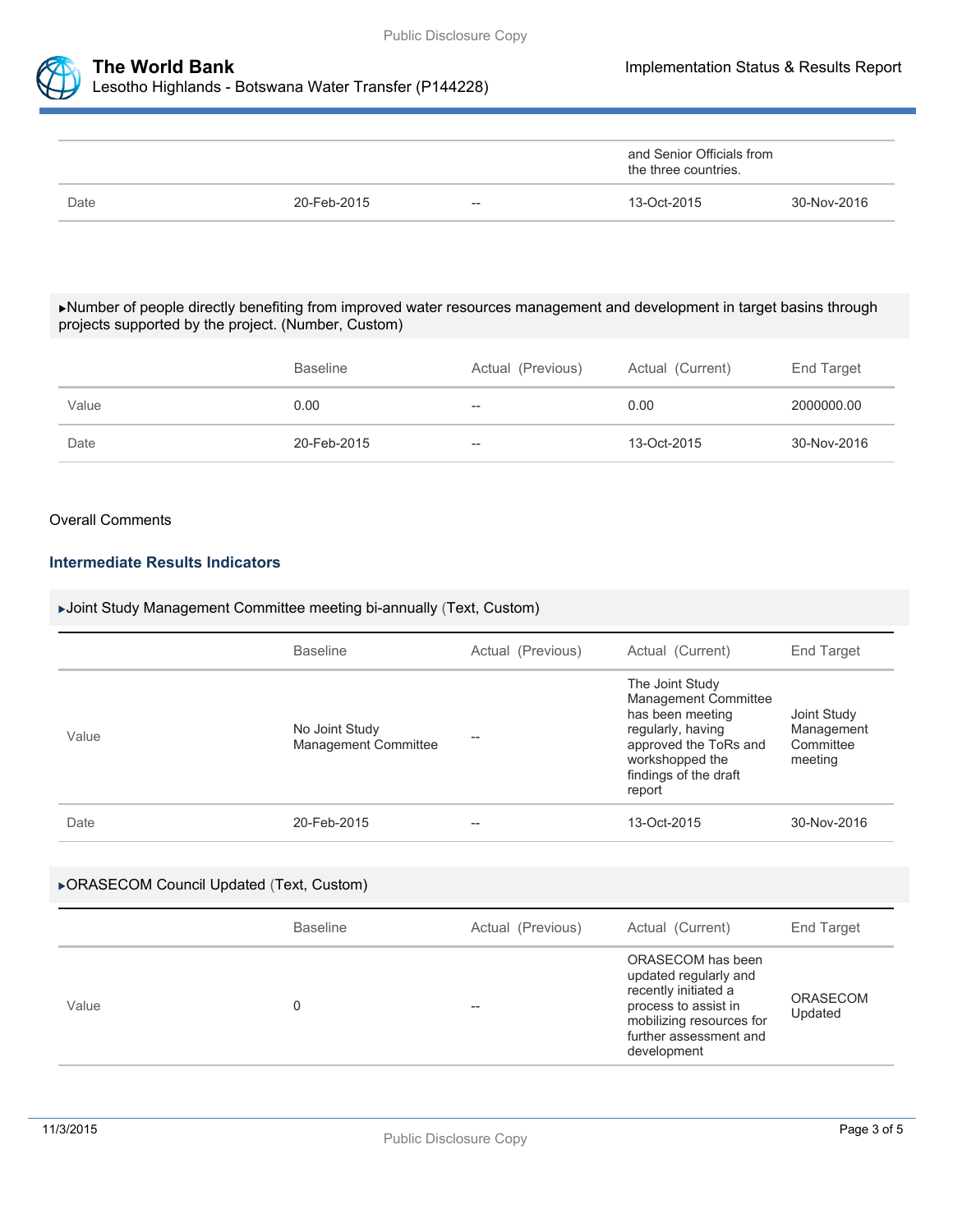

| Date | 20-Feb-2015 | $- -$ | 13-Oct-2015 | 30-Nov-2016 |
|------|-------------|-------|-------------|-------------|

### Overall Comments

## **Data on Financial Performance**

### **Disbursements (by loan)**

| Project                    | Loan/Credit/TF | <b>Status</b> | Currency      | Original    | Revised      | Cancelled                 | Disbursed   | Undisbursed        | <b>Disbursed</b>  |
|----------------------------|----------------|---------------|---------------|-------------|--------------|---------------------------|-------------|--------------------|-------------------|
| P144228                    | TF-16233       | Effective     | USD           | 2.00        | 2.00         | 0.00                      | 0.52        | 1.48               | 26%               |
| <b>Key Dates (by loan)</b> |                |               |               |             |              |                           |             |                    |                   |
| Project                    | Loan/Credit/TF | <b>Status</b> | Approval Date |             | Signing Date | <b>Effectiveness Date</b> |             | Orig. Closing Date | Rev. Closing Date |
| P144228                    | TF-16233       | Effective     | 14-Aug-2014   | 20-Feb-2015 |              | 20-Feb-2015               | 30-Nov-2015 |                    | 30-Nov-2016       |

### **Cumulative Disbursements**